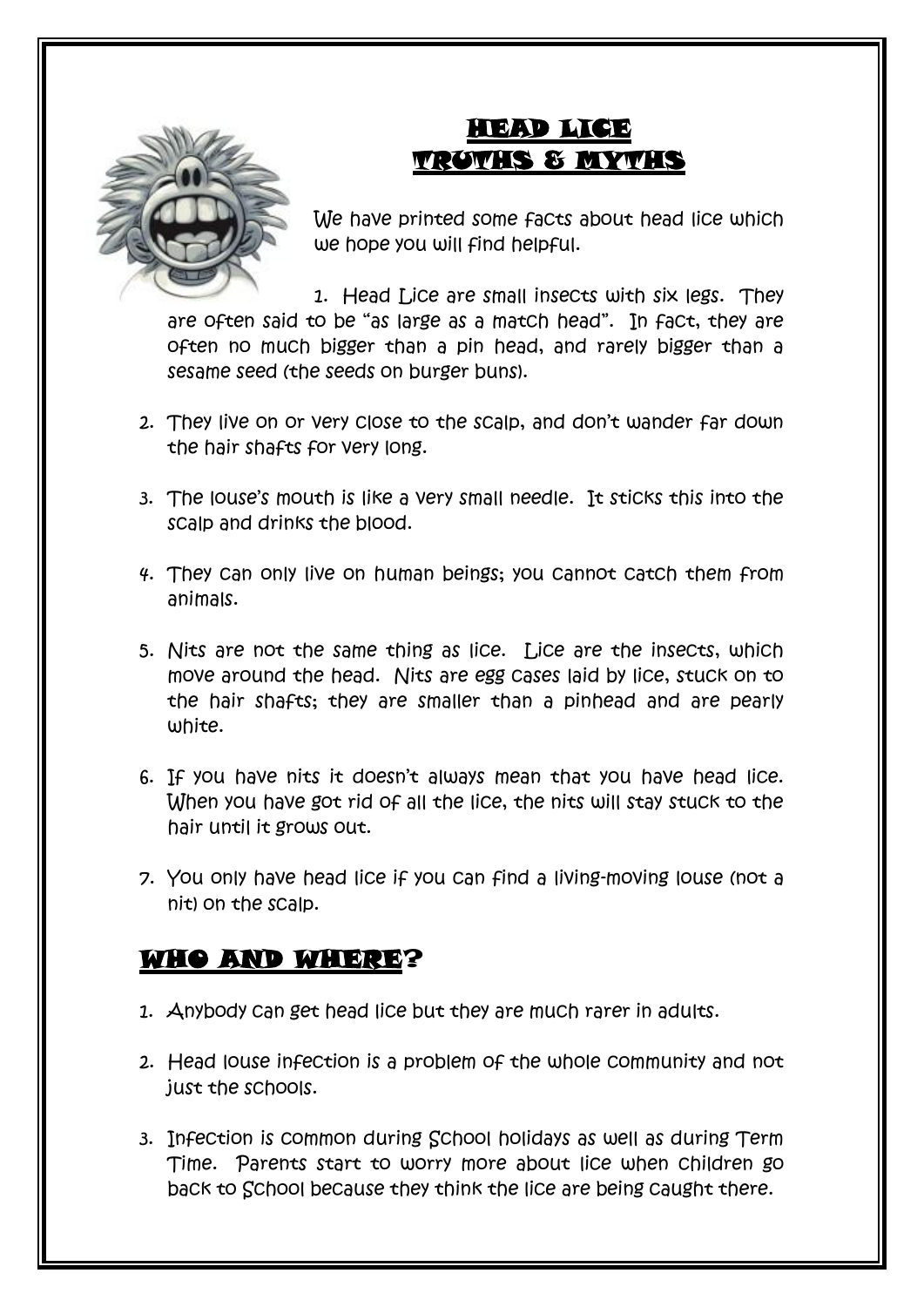- 4. A lot of infections are caught from close family and friends in the home and community not from the School.
- 5. It's not just children who have them, adults get them too.
- 6. It's often said that head lice prefer clean short hair. In fact, they probably don't much care whether hair is dirty or clean, short or

long. Short hair may make it easier for them to get from one head to another.

#### HOW YOU GET THEM

1. Head lice can walk from one head to another when the heads are touching from some time.

2. You are very unlikely to pick up head lice from brief contact with other people. The longer you

have head contact with someone who has lice, the more likely it is you will get them too.

- 3. They cannot swim, fly, hop or jump. The idea that they can jump may have come from the fact that when dry hair is combed, a head louse caught on the teeth of the comb is sometimes flicked off by static electricity (this is one reason why detection combing should be done with the hair damp).
- 4. You do not get them from objects such as the chair back. Although it is just possible that a louse might get from one head to another if a hat is shared, this is very unlikely. It is not the way infection is usually caught.

### WHAT HAPPENS NEXT?

- 1. If you catch one or two lice, they may breed and increase slowly in number. At this stage, most people don't have any symptoms and won't know they have lice unless they look very carefully for them.
- 2. For the first two or three months, there is usually no itch, but then the scalp may start to itch badly. This is due to an allergy, not to the louse bites themselves.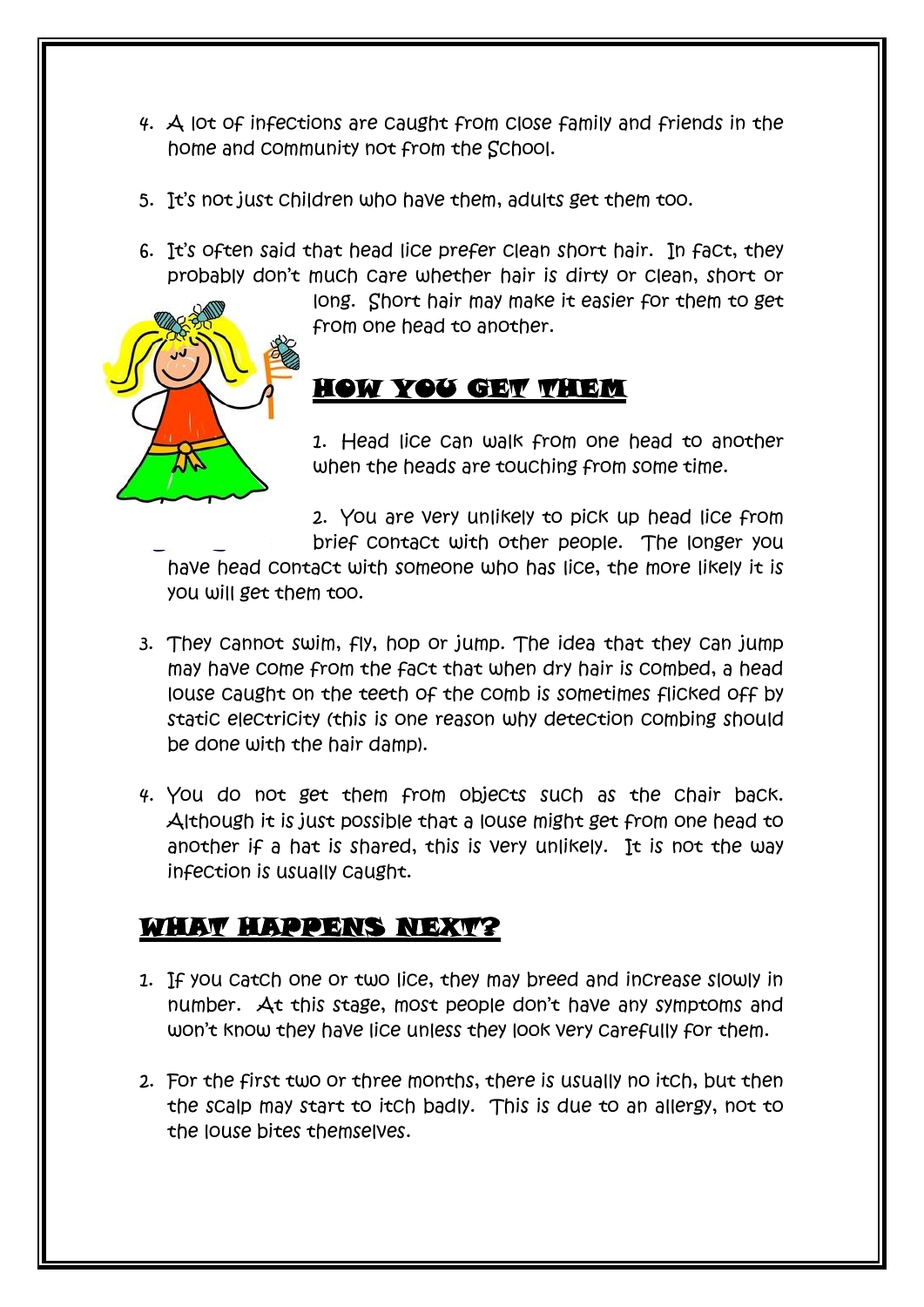3. Most people only realise they have head lice when this itch starts. By then they've had lice on their head for two or three months



without knowing it.

4. In most infections, there aren't more than a dozen or so lice on the scalp at any one time.

5. Some people never get the itch, including adults. They may have a few lice on their heads for years without knowing it, and can pass them to other people.

6. Louse droppings may fall on to the pillow during the night. Pillows may then get dirty more quickly than usual.

### PREVENTION – CAN YOU STOP THEM?

- 1. Combing is an important part of good personal care, but head lice are not easily damaged by it. Good hair care may help to spot lice early and so help to control them. There is no evidence that the old slogans "Break it's legs, so it can't lay eggs" or "A legless louse is an egg less louse" have any truth in them.
- 2. The best way to stop infection is for families to learn how to check their own heads. This way they can find any lice before they have a chance to breed. They can then treat them and stop them going round the family.
- 3. The way to check heads is called "detection combing". It can be done as often as families want to. The way to do it is on the next page – "Have you got Head Lice"
- 4. If a living moving louse is found on one of the family's heads, the other adults as well as children should be carefully checked. Then any of them who have living lice should be treated at the same time.

#### HOW TO TREAT HEAD LICE

1. You should only ever treat someone for head lice if you have found a living-moving louse.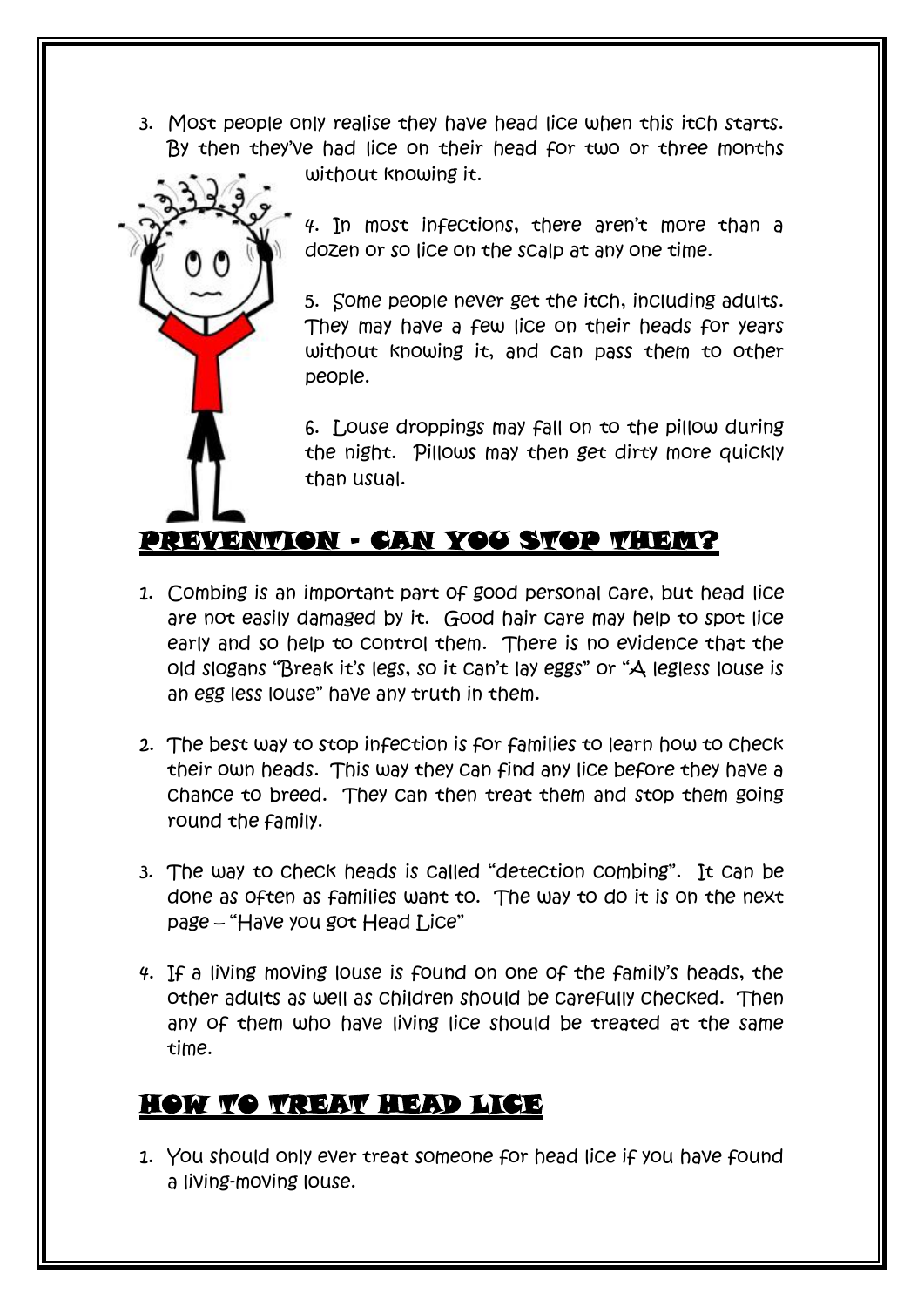- 2. The best treatment is to use lotion (NOT SHAMPOO) from the chemist or your local Doctor's Surgery.
- 3. The way to use the lotion is given in "How to Treat Head Lice".
- 4. If you are sure you have found living lice after proper treatment don't keep putting more lotion on, ask advice from the local Chemist, the Health Visitor, your Family Doctor or the School Nurse.

#### THE PROBLEM WON'T GO AWAY.

1. The problem may not be head lice at all. Often we think there are lice when there aren't really any there. We all start to itch as soon as head lice are mentioned.

2. There are other causes for itching of the scalp. Using head louse lotion can make these worse.

3. [Jsing lotion over and over again can cause dermatitis, which itself makes the head itch.

- 4. When living, moving lice are found, they can almost always be cleared by using the right lotion. This will only work if enough of it is used, if it is put on in the right way, and if any other family members who have lice are treated properly at the same time.
- 5. A day or two after using the lotion, you sometimes find little lice still there. These have hatched out of the eggs since you put the lotion on, and will be killed if you put the lotion on again after seven days.
- 6. When you have got rid of the lice, you might still itch after two or three weeks. This doesn't mean you still have lice. Check the head carefully. Remember, you don't have head lice if you can't find a moving living louse.
- 7. When you have got rid of the lice, the nits (empty egg cases stuck on the hairs) will still be there. This doesn't mean you still have lice, and you shouldn't treat again no matter how many nits there are if you can't find a living louse.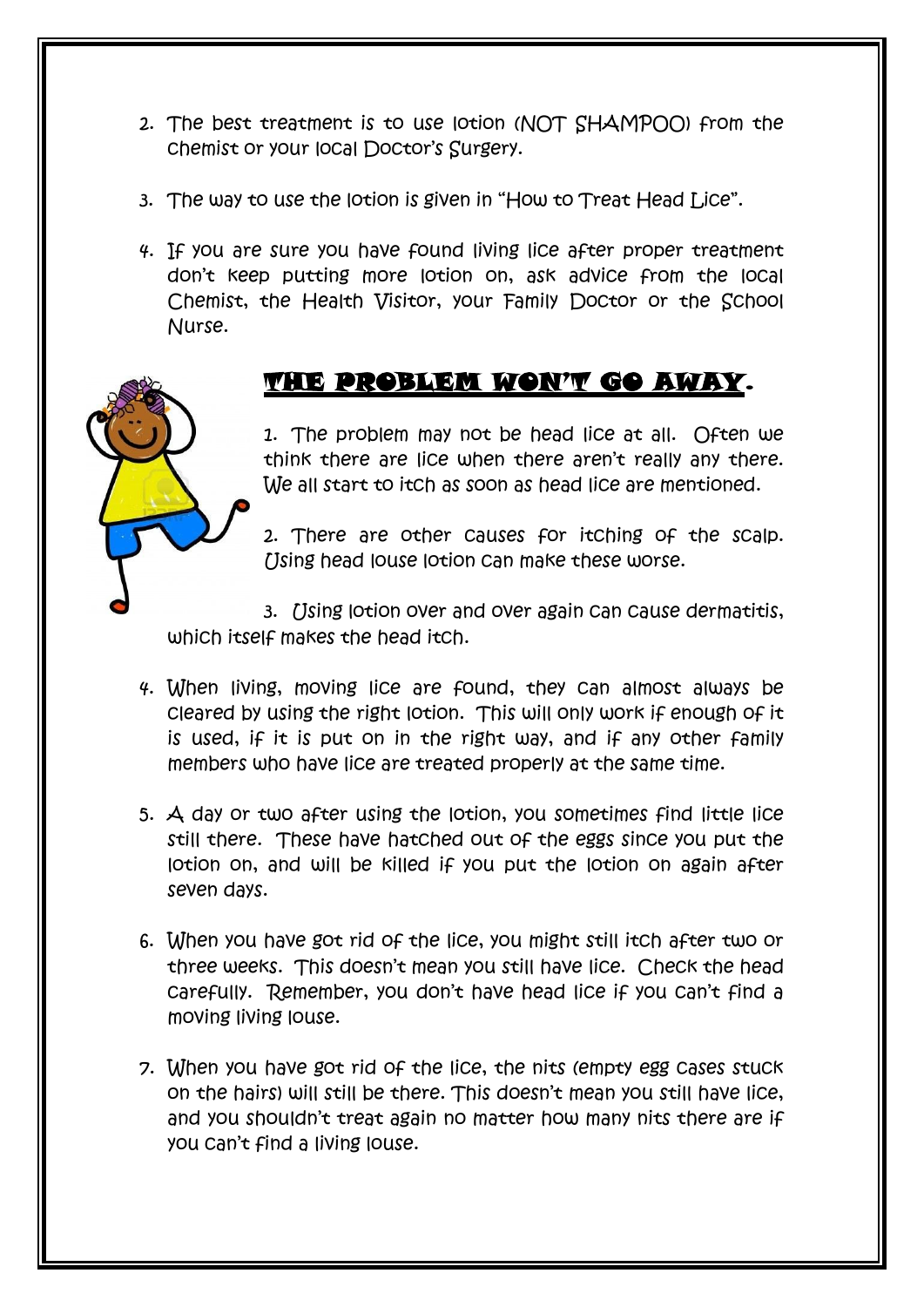8. People who think their children keep on getting head lice may have



made the mistakes listed above, and may keep on "treating" lice which have long since been cleared, or were never even there in the first place.

9. If children do really keep on having living lice, this is most likely to be due to not doing the treatment properly and not treating all those close contacts who have also been found to have lice. Remember, if infection really does keep on happening, it is almost always from a member of the family, or a close friend. It is rarely from other children in the classroom

except from a "best friend".

10.If you still have problems, ask your family doctor, health visitor, local chemist, or health visitor if a wet-combing method to remove the head lice might help.

# WHAT FAMILIES CAN DO

- 1. Make sure that all family members know about good hair care, including regular thorough combing.
- 2. The only way to control head lice, which works, is for the family to check their own heads.
- 3. Check all the family's heads every now and then with a special plastic detection comb from the chemist's shop.
- 4. All the family means everyone (adults as well as children) in the same household.
- 5. Only if you are sure you have found living, moving head lice in your family tell your relatives and close friends so that they can check their own heads. Treat any of your family you are sure have head lice at the same time. Ask at the chemist's the Surgery, or the School Nurse which lotion you should use.
- 6. Remember, never use the lotions unless you are sure you have found living, moving head lice (not nits).
- 7. Try not to worry too much about head lice. They are unpleasant, but they rarely do any harm other than causing an itchy scalp.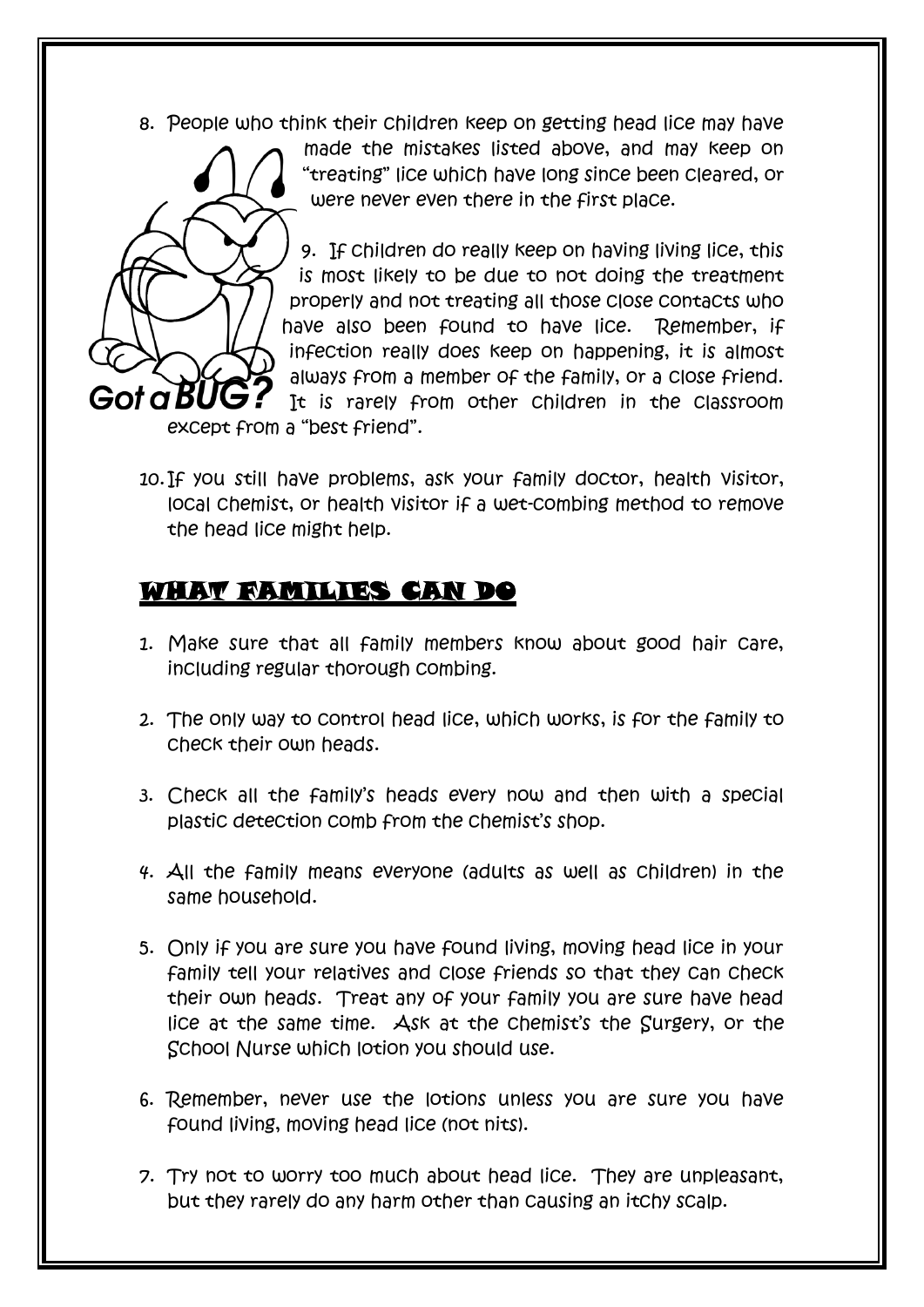

# HAVE YOU GOT HEAD LICE?

Detection combing how to do it

You will need: - Detection comb (plastic variety available from the chemist) Good lighting Ordinary comb

Wash the hair well, and then dry it with a towel. The hair should be damp and not dripping.

- Make sure there is good light. Daylight is best.
- Comb the hair with an ordinary comb.
- Start with the teeth of the detection comb touching the skin of the scalp at the top of the head. Draw the comb carefully towards the edge of the hair.
- Look carefully at the teeth of the comb in good light.
- Do this over and over again from the top of the head to the edge of the hair in all directions, working round the head.
- Do this for several minutes. It takes  $10 15$  minutes to do it properly for each head.
- If there are head lice, you will find one or more lice on the teeth of the comb.
- Head lice are little insects with moving legs. They are often not much bigger than a pinhead, but may be as big as a sesame seed.
- Clean the comb under the tap. A nailbrush helps to do this.
- If you find something and aren't sure what it is stick it on a piece of paper with clear sticky tape and show it to your school nurse or family doctor. There can be other things in the hair, which are not lice.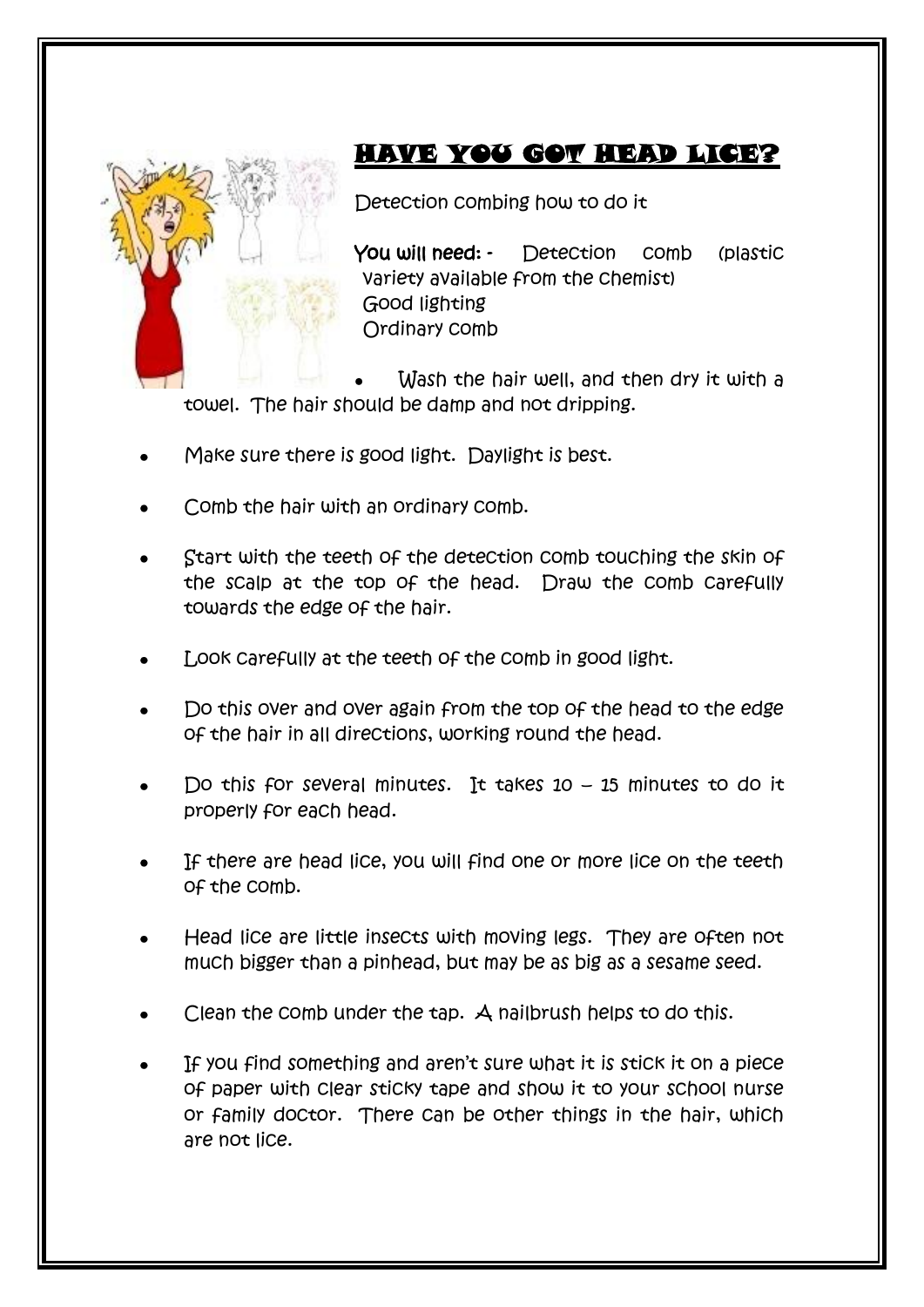### NOTES

- 1. You can buy a plastic detection comb from the chemist.
- 2. If you need help and advice ask your local chemist, Health Visitor, School Nurse or Family Doctor.



3. Don't treat unless you are sure that you have found a living-moving louse.

# HOW TO TREAT HEAD LICE

Notes

- Don't treat unless you are sure you have found a living, moving louse.
- Don't ever use head louse lotions on your family "just in case". It's never a good idea to use chemicals if they aren't really needed.

# IF YOU ARE SURE YOU HAVE FOUND A LIVING LOUSE

- Check the heads of all the people in your home.  $\bullet$
- Only treat those who have living moving louse.
- Treat them all at the same time with a head louse lotion (not shampoo).
- Ask your local Chemist, School Nurse, Health Visitor or family Doctor which lotion to use, and how long to leave it on.
- Put the lotion on to dry hair.
- Use the lotion in a well-ventilated room or in the open air.
- Part the hair near the top of the head, put a few drops on to the scalp and rub it in. Part the hair a bit further down the scalp and do the same again. Do this over and over again until the whole scalp is wet.
- You don't need to put lotion down long hair any further than where you would put a ponytail band.
- Use enough lotion at least one small bottle for each head, more if the hair is thick. (Ise all the lotion up.
- Keep the lotion out of the eyes and off the face. One way is to hold a cloth over the face.
- Let the lotion dry on the hair. Some lotions can catch fire, so keep well away from flames, cigarettes, stoves and other sources of heat. Don't use a hair dryer.